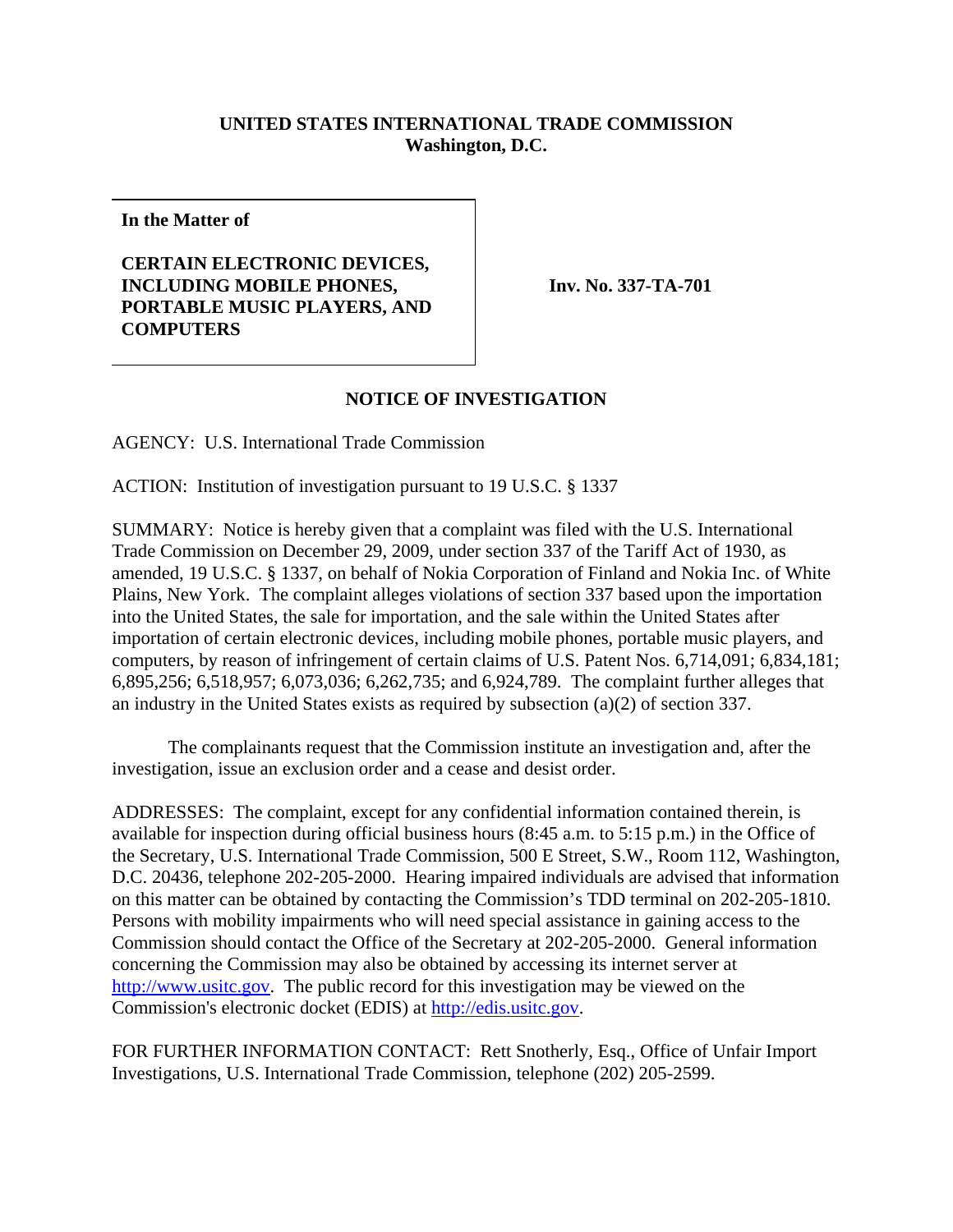AUTHORITY: The authority for institution of this investigation is contained in section 337 of the Tariff Act of 1930, as amended, and in section 210.10 of the Commission's Rules of Practice and Procedure, 19 C.F.R. § 210.10 (2009).

SCOPE OF INVESTIGATION: Having considered the complaint, the U.S. International Trade Commission, on January 25, 2010, ORDERED THAT –

(1) Pursuant to subsection (b) of section 337 of the Tariff Act of 1930, as amended, an investigation be instituted to determine whether there is a violation of subsection  $(a)(1)(B)$  of section 337 in the importation into the United States, the sale for importation, or the sale within the United States after importation of certain electronic devices, including mobile phones, portable music players, or computers that infringe one or more of claims 1-12 of U.S. Patent No. 6,714,091; claims 1-6 and 8 of U.S. Patent No. 6,834,181; claims 1, 3, 6-10, 14, and 16 of U.S. Patent No. 6,895,256; 1, 10-13, 16, 19, 22, and 25 of U.S. Patent No. 6,518,957; claims 1, 3, 6, 8-10, 13, 17, and 19 of U.S. Patent No. 6,073,036; claims 1-3 and 7-10 of U.S. Patent No. 6,262,735; and claim 5 of U.S. Patent No. 6,924,789, and whether an industry in the United States exists as required by subsection (a)(2) of section 337;

(2) For the purpose of the investigation so instituted, the following are hereby named as parties upon which this notice of investigation shall be served:

(a) The complainants are:

Nokia Corporation Keilalahdentie 4 (P.O. Box 226) FIN-00045 Nokia Group Espoo Finland

Nokia Inc. 102 Corporate Park Drive White Plains, New York

(b) The respondent is the following entity alleged to be in violation of section 337, and is the party upon which the complaint is to be served:

> Apple Inc. 1 Infinite Loop Cupertino, California 95014